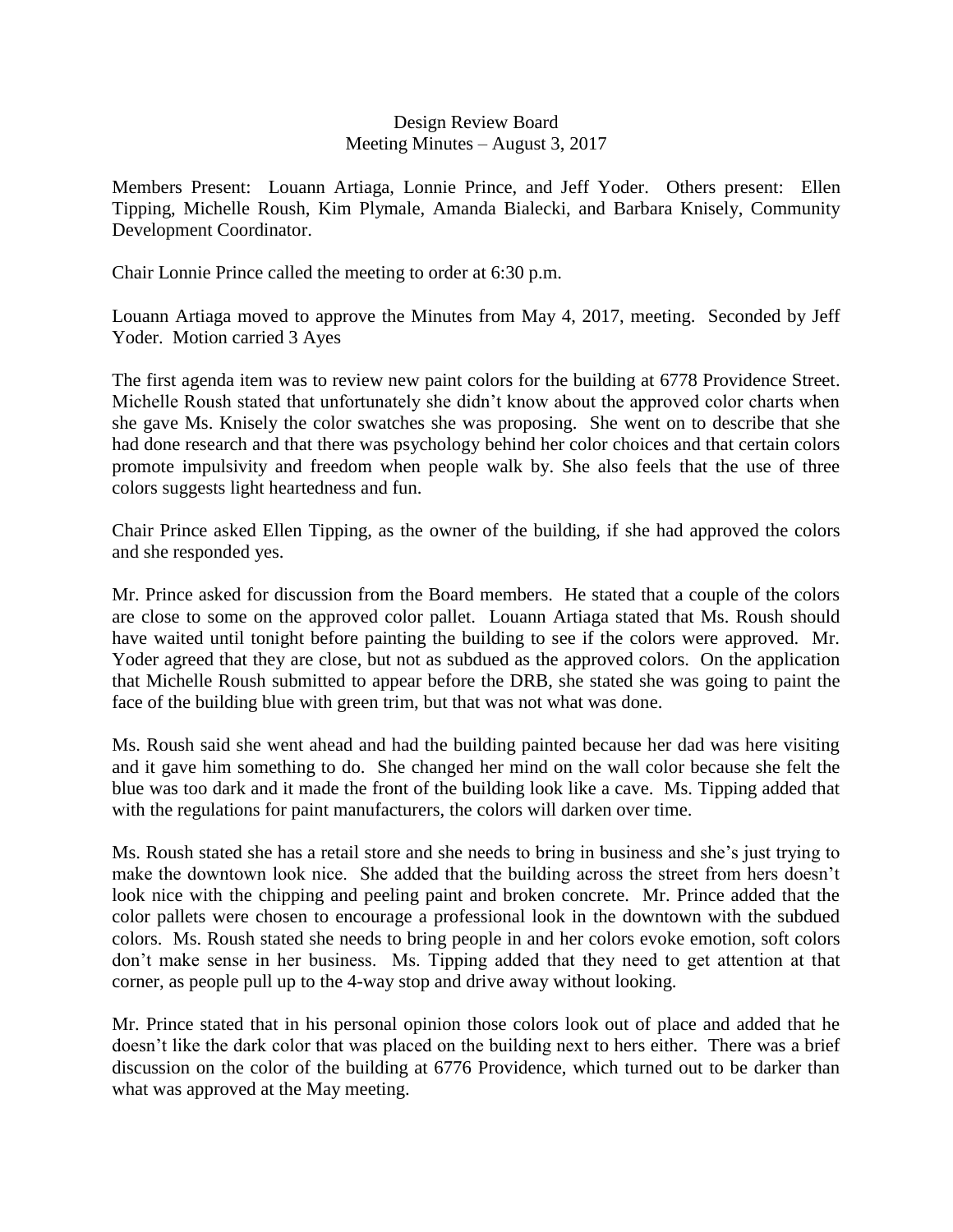Ms. Roush was reminded that she has appeared before this Board in the past and should have known about the color pallet and need for approval. She denied knowing anything about the color pallet because she was there for signage approval and the placement of cut-out wooden flowers on the front of the building.

Mr. Yoder asked if she would consider repainting the building, and she responded that she would not repaint. Ms. Tipping, the owner of the building, said that she could not afford to repaint either.

The Board discussed whether they should table the decision so that further discussion and consideration could take place. Ms. Artiaga stated she did not feel the need to table it and Ms. Roush has made it clear that she will not consider repainting the building.

Motion by Louann Artiaga to deny the paint colors as submitted, seconded by Jeff Yoder. 3-0

Ms. Roush said that she will be requesting help from the Chamber of Commerce on this matter.

The next agenda item was to approve new paint trim colors from RAR Investments for the building that they recently purchased at 6726 Providence Street.

Kim Plymale stated they would like to paint all wooden trim (currently light orange) a tan color (SW7036 Accessible Beige) and the door on the Providence Street side black. She would also like to research who purchased the blue awning on the southeast corner of the building and see if they would agree to change the awning to black. There are also light fixtures on the exterior of the building that she would like to change to black.

Motion by Jeff Yoder to approve SW7036 Accessible Beige and black colors as submitted, allow the blue awning to be changed to black, and replace the old light fixtures with new black fixtures. Seconded by Louann Artiaga. 3-0

The third agenda item was to discuss new paint trim colors at 6776 Providence Street. The owner of this business was not in attendance, so the matter was not discussed.

Motion by Louann Artiaga to adjourn the meeting, seconded by Jeff Yoder. 3-0 Meeting adjourned at 6:55 pm.

Amanda Bialecki, owner of 6776 Providence Street arrived at 6:56. Motion by Louann Artiaga to reconvene the meeting, seconded by Jeff Yoder. 3-0

Ms. Bialecki stated that she would like to change the orange/coral color currently used on the trim to a grey color to tone it down a bit. She added that new windows were recently installed by the building owner and the trim around the windows was painted white, which she would like to keep white.